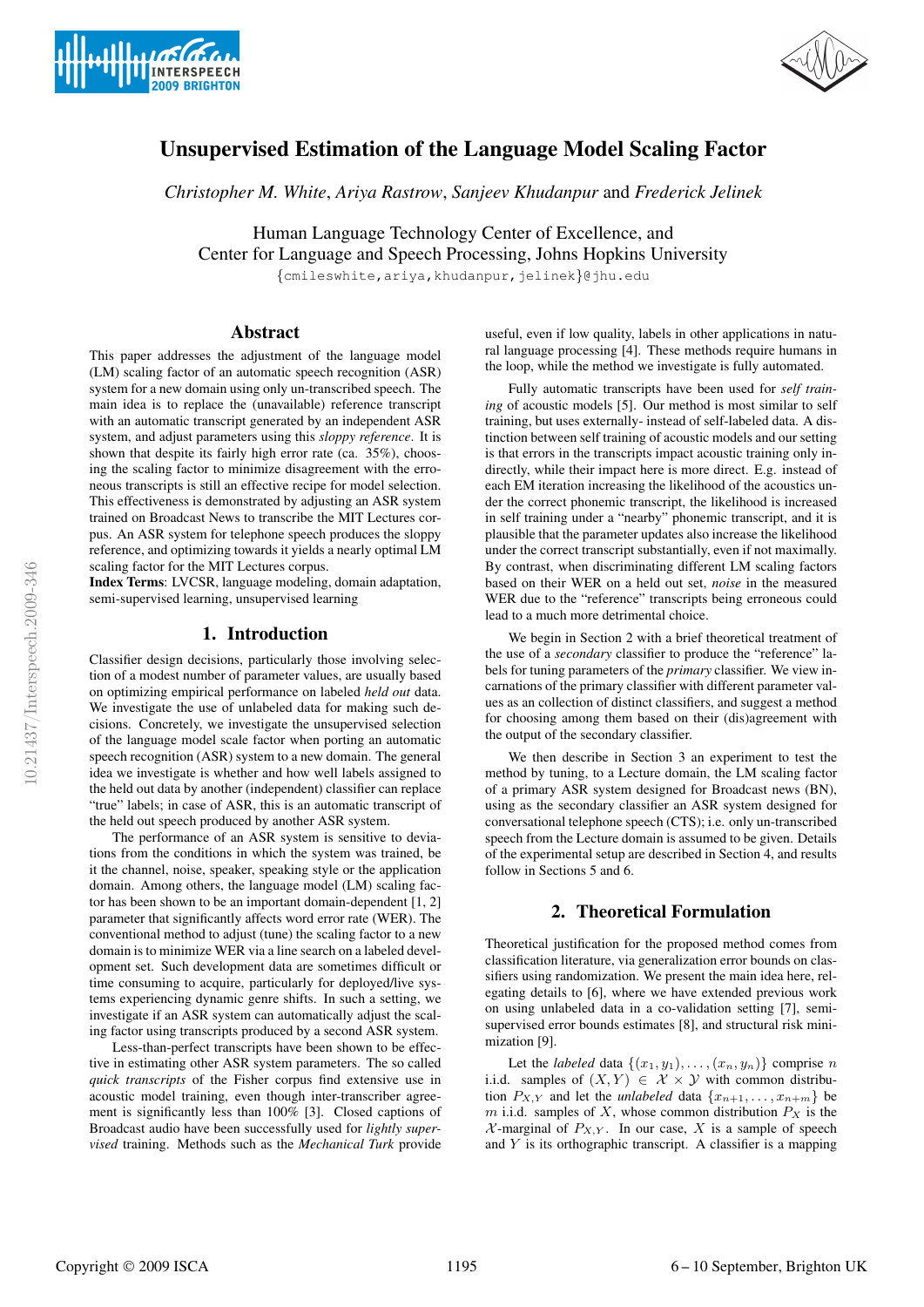$g: \mathcal{X} \to \mathcal{Y}$ , and its generalization error is

$$
e(g) = P_{X,Y}[g(X) \neq Y].
$$
 (1)

In our case,  $g$  will be an ASR system.

A *randomized* classifier  $f : \mathcal{X} \to \mathcal{Y}$  is a random variable taking values in  $\mathcal{Y}$ . The definition (1) of generalization error extends easily to randomized classifiers by replacing  $P_{X,Y}$  with  $P_{X,Y,f}$ , the joint probability of X, Y *and* the randomness in f. Given two classifiers f and g, their *disagreement* is simply

$$
d(g, f) = P_X[g(X) \neq f(X)],\tag{2}
$$

which is approximated very well, when a large amount of unlabeled data are available ( $m \gg 1$ ), by its empirical value

$$
\hat{d}(g, f) = \frac{1}{m} \sum_{j=1}^{m} \mathbb{I}[g(x_{n+j}) \neq f(x_{n+j})],
$$
 (3)

where  $\mathbb{I}[\cdot]$  is the indicator function. Next, if a randomized classifier  $f^*$  is an *oracle*, i.e.  $P_{X,Y,f^*}[f^*(X) = Y] = 1$ , and g is any other (deterministic) classifier, then

$$
d(g, f) = P_{X, Y, f^*}[g(X) \neq f^*(X)] = e(g). \tag{4}
$$

Therefore, if we are required to choose between two classifiers  $g_1$  and  $g_2$ , and we have access to an *oracle*  $f^*$  along with some unlabeled data, a choice based on the empirical disagreement  $\hat{d}(g_1, f^*)$  v/s  $\hat{d}(g_2, f^*)$  on a held out data set is easily justified. In case of ASR,  $f^*$  is a human transcriber, making  $\hat{d}(g, f^*)$  the empirical WER on the held out set.

The case when f is *not* an oracle but an error-prone labeler is considered in [6]. It is shown that under suitable conditions, such as assuming that  $e(f) \ll 1$  and that the randomness in f is such that given X, the disagreement event  $\mathbb{I}[g_1(X) \neq f(X)]$ is uncorrelated with  $\mathbb{I}[g_2(X) \neq f(X)]$ , it continues to hold that

$$
d(g_1, f) < d(g_2, f) \quad \Longrightarrow \quad e(g_1) < e(g_2). \tag{5}
$$

Since both the disagreements on the left are well estimated by their empirical values, one is justified in choosing between  $q_1$ and  $g_2$  based on a comparison of  $\hat{d}(g_1, f)$  v/s  $\hat{d}(g_2, f)$ .

We therefore hypothesize that one may use the output  $f$ of an(other) ASR system in lieu of manual transcripts  $f^*$  to choose between two ASR systems  $g_1$  and  $g_2$ , by trying to engineer the errors in the *sloppy reference*  $f(X)$  to be uncorrelated with those of  $g_1$  and  $g_2$ . This is the hypothesis investigated here.

#### 3. Experimental Design

State of the art ASR systems are domain-specific. A small global change in acoustic conditions may cause all acoustic model probabilities to go down significantly while still maintaining some discrimination between acoustic-phonetic classes, or a modest shift in topic may cause many language model probabilities to go down while still providing useful relative distinctions between content words. In such situations, adjusting the scaling parameter that combines the acoustic and language models often provides significant relief. The LM scaling factor is traditionally tuned by minimizing the empirical WER on a held out set. But we will use the idea developed in Section 2 above to choose it in an unsupervised manner.

For a parametric family  $G^{BN} = \{g_{\lambda}\}\$  of ASR systems, whose acoustic and language models are trained on Broadcast news (BN) speech and text, we will investigate the problem of finding the LM scaling factor  $\lambda$  that minimizes WER on lecture speech  $X$  from the MIT Open Courseware corpus. i.e., we seek

$$
\lambda^* = \arg\min_{\lambda} e(g_{\lambda}) = \arg\min_{\lambda} P_{\text{MIT}}(g_{\lambda}(X) \neq Y), \quad (6)
$$

where Y denotes the manual transcript of  $X$ , and  $P_{\text{MIT}}$  the joint distribution of speech and transcripts in the MIT Lectures.

To estimate  $\lambda^*$  in an unsupervised manner, we take advantage of a family of ASR systems  $\mathcal{F}^{\text{CTS}} = \{f_\theta\}$ , whose acoustic and language models are trained on conversational telephone speech (CTS) and transcripts, where  $\theta$  again represents the LM scaling factor used for recognition.

In the first experiment in Section 5, we use the LM scaling factor inherited from the CTS corpus, i.e.

$$
\theta_0 = \arg\min_{\theta} \mathbf{e}(f_{\theta}) = \arg\min_{\theta} P_{\text{CTS}}(f_{\theta}(X) \neq Y), \quad (7)
$$

to generate *sloppy references* for the MIT Lectures using  $f_{\theta_0}$ , and use them to tune the LM scale factor of the BN system for transcribing the MIT Lectures:

$$
\lambda^{(1)} = \lambda^{(1)}(\theta_0) = \arg\min_{\lambda} P_{\text{MIT}}(g_{\lambda}(X) \neq f_{\theta_0}(X)). \tag{8}
$$

Next, it is argued in [6] that the lower the error rate of  $f_\theta$ , the better is  $d(g_{\lambda}, f_{\theta})$  as a surrogate for minimizing the error rate of  $g_{\lambda}$ . In the second experiment in Section 6, we therefore begin with the LM scaling factor inherited from the BN corpus, i.e.

$$
\lambda^{(0)} = \arg\min_{\lambda} \mathbf{e}(g_{\lambda}) = \arg\min_{\lambda} P_{\text{BN}}(g_{\lambda}(X) \neq Y), \quad (9)
$$

to generate *sloppy references* for the MIT Lectures using  $g_{\lambda(0)}$ , and use them to tune the LM scale factor of the CTS system for transcribing the MIT Lectures:

$$
\theta_1 = \theta_1(\lambda^{(0)}) = \arg\min_{\theta} P_{\text{MIT}}(f_{\theta}(X) \neq g_{\lambda^{(0)}}(X)).
$$
 (10)

We then repeat (8), but use the CTS system  $f_{\theta_1}$  instead of  $f_{\theta_0}$ :

$$
\lambda^{(2)} = \lambda^{(2)}(\theta_1) = \arg\min_{\lambda} P_{\text{MIT}}(g_{\lambda}(X) \neq f_{\theta_1}(X)). \tag{11}
$$

We compare the WERs  $e(g_{\lambda^*})$  with  $e(g_{\lambda(1)})$  and  $e(g_{\lambda(2)})$ .

## 4. Experimental Setup

The CTS and BN ASR systems,  $\mathcal{F}^{\text{CTS}}$  and  $\mathcal{G}^{\text{BN}}$  above, are state of the art systems, trained using IBM's Attila tools [3].

The CTS system was taken 'as-is' from IBM's entry in the RT-04F evaluation. That system was discriminatively trained using MPE and fMPE with a recognition lexicon of 30.5K words. The acoustic models were trained using data from 5 sources: Fisher parts 1-7, Switchboard-1, BBN/CTRAN Switchboard-2, Switchboard Cellular, and Callhome English sampled at 8KHz.

The speaker-independent BN system was trained on 430 hours of audio from the 1996 English Broadcast News Speech corpus, the 1997 English Broadcast News Speech corpus, and the TDT4 Multilingual Broadcast News Speech corpus. The speaker-adapted BN system was trained on 6,096 hours of audio that included the three sources listed above as well as the English portion of the EARS BN03 data. PLP features are meanvariance-normalized on a segment-by-segment basis (speakerindependent pass) and on a speaker-by-speaker basis (speakerdependent pass). Both passes use LDA+MLLT transforms to project to a 40-dimensional recognition feature space. Both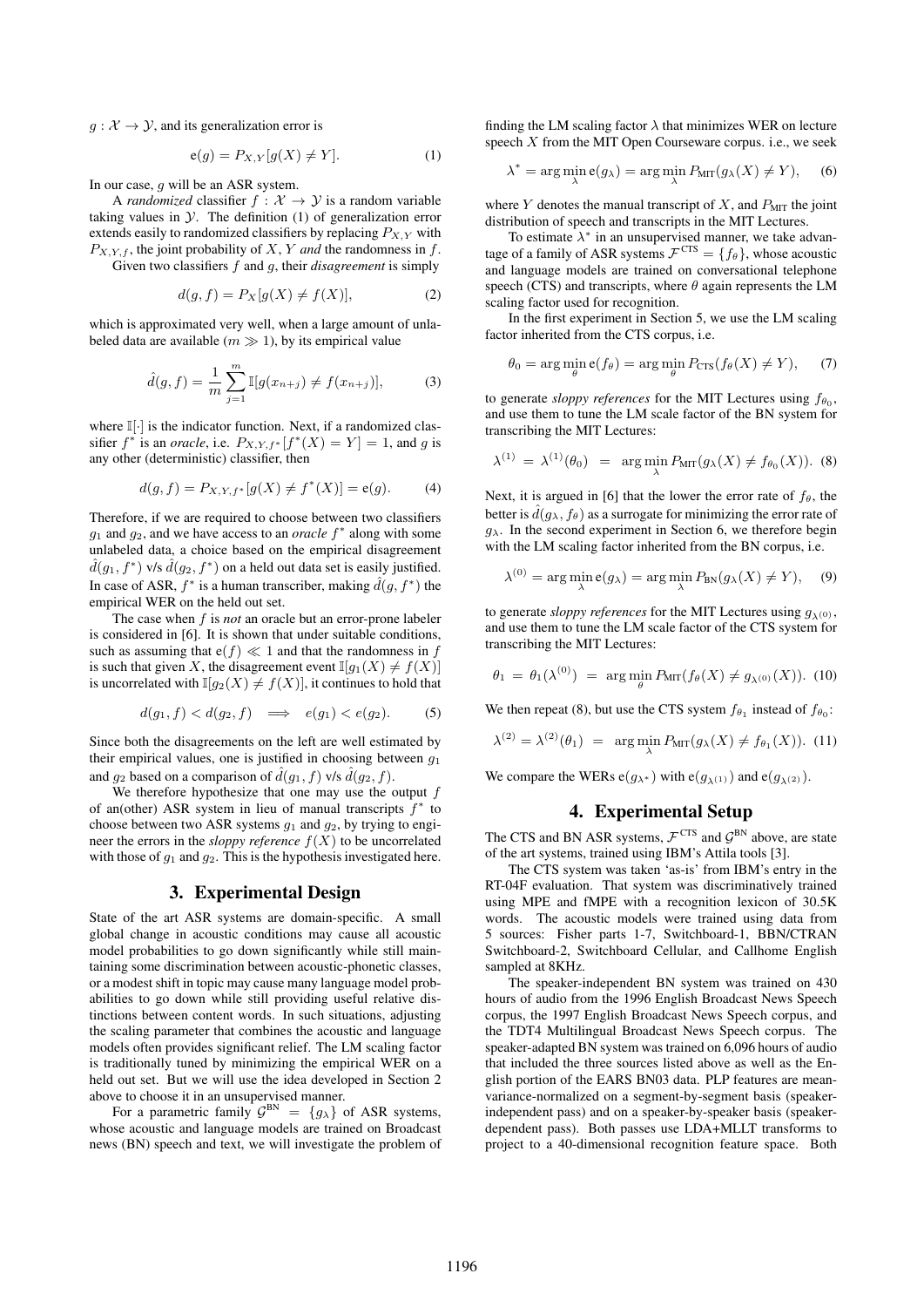systems have acoustic models with roughly 6,000 states and 250,000 Gaussians and are discriminatively trained using fMPE and MPE with backing off to MMI estimates in I-smoothing. Details can be found in [11].

The BN system language model was trained using 335M words from the following sources: 1996 CSR Hub4 language model data, EARS BN03 closed captions, GALE Phase 2 Distillation GNG Evaluation Supplemental Multilingual data, Hub4 acoustic model training transcripts, TDT4 closed captions, TDT4 newswire, GALE Broadcast Conversations and GALE Broadcast News. The recognition lexicon size was around 84K words.

The  $\lambda$ 's and  $\theta$ 's range from 0.010 to 0.500; in Attila, the LM scaling factor  $\lambda$  (or  $\theta$ ) multiplies the acoustic log-likelihood.

The MIT Lecture data [12] contains 20 Computer Science lectures, with a total of 7,346 utterances and 176,620 words from roughly 21 hours given by two speakers (each with 10 lectures). For the 84k BN vocabulary, the OOV rate of the MIT Lectures is 3.3%, while for the 40k CTS vocabulary, it is 3%. In order to use the CTS system, the lecture speech is downsampled to 8KHz.

#### 5. Results and Analyses

Decoding the MIT Lectures with an out-of-the-box CTS system  $f_{\theta_0}$  yields a WER of 37.01%. In the notation developed above,

$$
\mathsf{e}(f_{\theta_0}) = P_{\text{MIT}}(f_{\theta_0}(X) \neq Y) \approx 0.3701.
$$

Figure 1 illustrates, for a range of  $\lambda$ -values, the disagreement  $\hat{d}(g_{\lambda}, f_{\theta_0})$  between the parameterized BN systems and the default CTS system, as well as the true WER  $P_{\text{MIT}}(g_{\lambda}(X) \neq Y)$ of the BN system on MIT Lectures. It is clear that  $\hat{d}(g_{\lambda}, f_{\theta_0})$ by itself is not a good estimate of  $e(g_\lambda)$ , since  $f_{\theta_0}(X)$  itself has a 37% WER. But it is also clear that the value  $\lambda^{(1)}$  at which  $\hat{d}(g_{\lambda}, f_{\theta_0})$  attains its minimum is fairly close to the value  $\lambda^*$  at which true WER is minimized.

Since  $\hat{d}(g_{\lambda}, f_{\theta_0})$  is an unreliable estimate of true WER, it is reasonable to round it off to, say, the nearest 1%. Doing so results in a range of values [0.040, 0.055]—instead of a single value—for  $\lambda^{(1)}$ . Table 1 lists the true WER in this range. Note from Table 1 that choosing  $\lambda^{(1)}$  strictly according to (8) results in a true WER of 25.06%. The range also happens to contain  $\lambda^* = 0.055$ , at which the true WER is 24.45%.

The WER of 24.45% was obtained by optimizing  $\lambda$  on the *test* set. To assess the WER performance of any  $\lambda^{(1)}$  chosen from Table 1 or according to (8), without looking at the true labels on the test set, we also conducted the standard exercise of optimizing the BN system  $g_{\lambda}$  on 1 hour of held out MIT Lectures speech with reference transcripts. About 30 minutes of speech from each of the two test speakers was used. This yielded a  $\lambda^{\text{sup}} = 0.060$ , with a corresponding WER of 24.50%.

It is clear from the upper half of Table 2 that while  $\lambda^{(1)}$  is about as close to  $\lambda^*$  as the estimate  $\lambda^{\text{sup}}$  from an hour of transcribed speech, it does not improve over the default setting  $\lambda^{(0)}$ for the BN system. Speculating that this is due to the high WER of the sloppy reference  $f_{\theta_0}(X)$ , we investigated the iterated estimate  $\lambda^{(2)}$  of (11), and report results in Section 6.

But before doing so, we examine further the correlation between the disagreements between  $f_{\theta}$  and  $q_{\lambda}$ , and errors committed by either one of them. We first align the sloppy reference  $f_{\theta_0}(X)$  with the correct transcript of the MIT Lectures and mark all words that are transcribed in error. We then align the ASR system output  $g_{\lambda}(X)$  with the correct transcript and



Figure 1: Variation of the true WER (solid) and WER w.r.t the sloppy reference (dashed) as a function of the LM scaling factor.

|                 | $\lambda$ | $d(g_{\lambda}, f_{\theta_0})$ | WER    |
|-----------------|-----------|--------------------------------|--------|
|                 | 0.040     | 36%                            | 25.81% |
|                 | 0.041     | 36%                            | 25.60% |
|                 | 0.042     | 36%                            | 25.44% |
|                 | 0.043     | 36%                            | 25.31% |
|                 | 0.044     | 36%                            | 25.19% |
| $\lambda^{(1)}$ | 0.045     | 36%                            | 25.06% |
|                 | 0.046     | 36%                            | 24.96% |
| $\lambda^{(0)}$ | 0.047     | 36%                            | 24.90% |
|                 | 0.048     | 36%                            | 24.83% |
|                 | 0.049     | 36%                            | 24.77% |
|                 | 0.050     | 36%                            | 24.69% |
|                 | 0.051     | 36%                            | 24.62% |
|                 | 0.052     | 36%                            | 24.55% |
|                 | 0.053     | 36%                            | 24.53% |
| $\lambda^*$     | 0.055     | 36%                            | 24.45% |

Table 1: The range of  $\lambda$ 's that [approximately] minimize disagreement between the ASR output and a sloppy reference, and the true WER for those  $\lambda$ 's.  $\lambda^{(1)}$ : minimizer of (exact) disagreement;  $\lambda^*$ : minimizer of true WER;  $\lambda^{(0)}$ : system default.

again mark all words that are in error. Finally, we align the ASR system output with the sloppy reference. This enables us to determine the fraction of words that both systems recognized correctly (60.1%), the fraction "deemed" errors by the sloppy reference that were *false alarms* (16.1%), etc. These statistics are presented in Table 3.

We note further that of the 18.8% words that both systems recognized incorrectly (cf. Table 3), the two agreed on their incorrect answer, constituting *false negatives*, in 48.4% cases.

These correlations, however, may not be fatal to our method; what need to be uncorrelated are the conditional disagreements, *given* X, of two different ASR system outputs  $g_{\lambda}(X)$  and  $g_{\lambda}(X)$  with the sloppy reference  $f_{\theta}(X)$ .

#### 6. Iterative Estimation

Following the experimental design described in (10), we used the default setting  $\lambda^{(0)}$  for the BN system to transcribe the MIT Lectures and used the resulting transcript as a sloppy reference to obtain the LM scaling factor  $\theta_1$  for the CTS system. The true